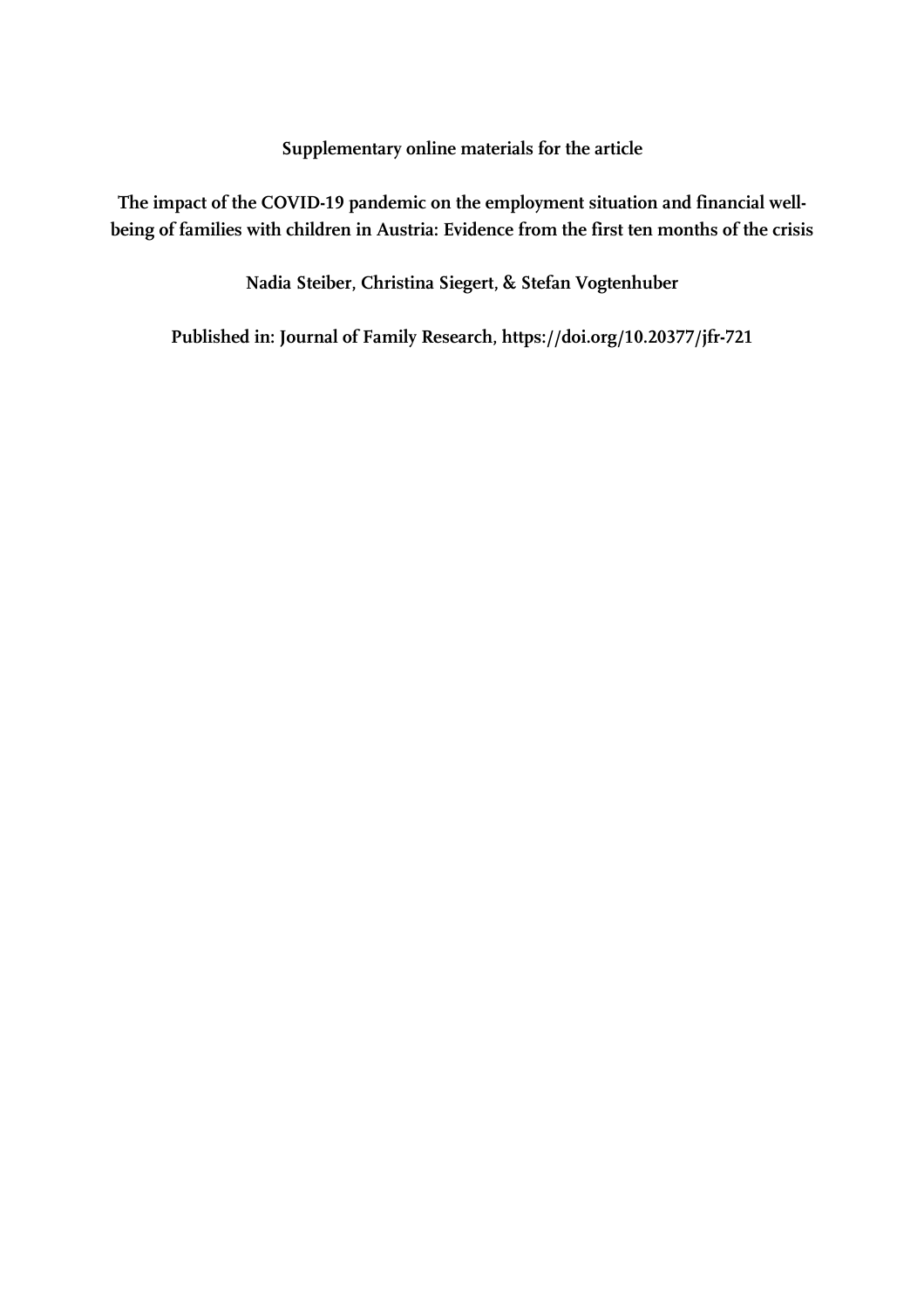## Supplementary material

Using regression analysis on a sample of persons who were in dependent employment in February 2020 (N=1,388), we test separately for men and women how the presence of children affected their odds of short-time work (STW) or unemployment (UNE) in June 2020 (Table S1). To this end, we compute the combined risk of STW *or* UNE in June 2020 and use it as the dependent variable in a logistic regression model that tests for the impact of the household type (Model 1) and of working hours before crisis onset (full- versus part-time), controlling for age, education, citizenship, and sector of activity before the crisis (Model 2 in Table 2). Very much in line with the results from the register data (Table 2), we find no impact of the presence or age of children on labour market risks, either for men or for women. In a pooled model of women and men, no main effect of gender is found (not shown). We also tested for the impact of the number of children (no significant effects, not shown).

|                                        | Model 1 |                          |       | Model 2   |      |           |       |           |
|----------------------------------------|---------|--------------------------|-------|-----------|------|-----------|-------|-----------|
|                                        | Men     | <b>SE</b>                | Women | <b>SE</b> | Men  | <b>SE</b> | Women | <b>SE</b> |
| Household type (ref: childless couple) |         |                          |       |           |      |           |       |           |
| Single parent child <18                | ٠       | $\overline{\phantom{a}}$ | 0.51  | 0.20      |      |           | 0.55  | 0.25      |
| Couple with child <6                   | 1.09    | 0.27                     | 1.22  | 0.34      | 0.70 | 0.21      | 1.13  | 0.41      |
| Couple with child 6<18                 | 0.75    | 0.19                     | 0.60  | 0.17      | 0.62 | 0.19      | 0.66  | 0.22      |
| Single household                       | 0.85    | 0.23                     | 0.20  | 0.28      | 0.63 | 0.20      | 0.81  | 0.26      |
| Other household types                  | 0.91    | 0.35                     | 0.12  | 0.39      | 0.48 | 0.45      | 0.91  | 0.42      |
| Employment in 02/2020 (ref: full-time) |         |                          |       |           |      |           |       |           |
| Part-time                              |         |                          |       |           | 2.06 | 0.77      | 1.34  | 0.33      |
| Marginal employment                    |         |                          |       |           | 1.08 | 0.81      | 0.64  | 0.35      |
| Cons                                   | 0.31    | 0.06                     | 0.35  | 0.44      | 2.64 | 1.92      | 2.26  | 2.09      |
| McFadden                               | 0.01    |                          | 0.01  |           | 0.18 |           | 0.17  |           |

*Table S1: Logistic regression analysis of having been affected by STW or UNE in June 2020, by gender* 

*Sample*: Employees in 02/2020, N=741 men and 647 women. Model 2 additionally controls for age, level of education, citizenship, region and sector of activity (industry). Shown are odds ratios. None of the effects reaches statistical significance. – case numbers too low for male single parents.